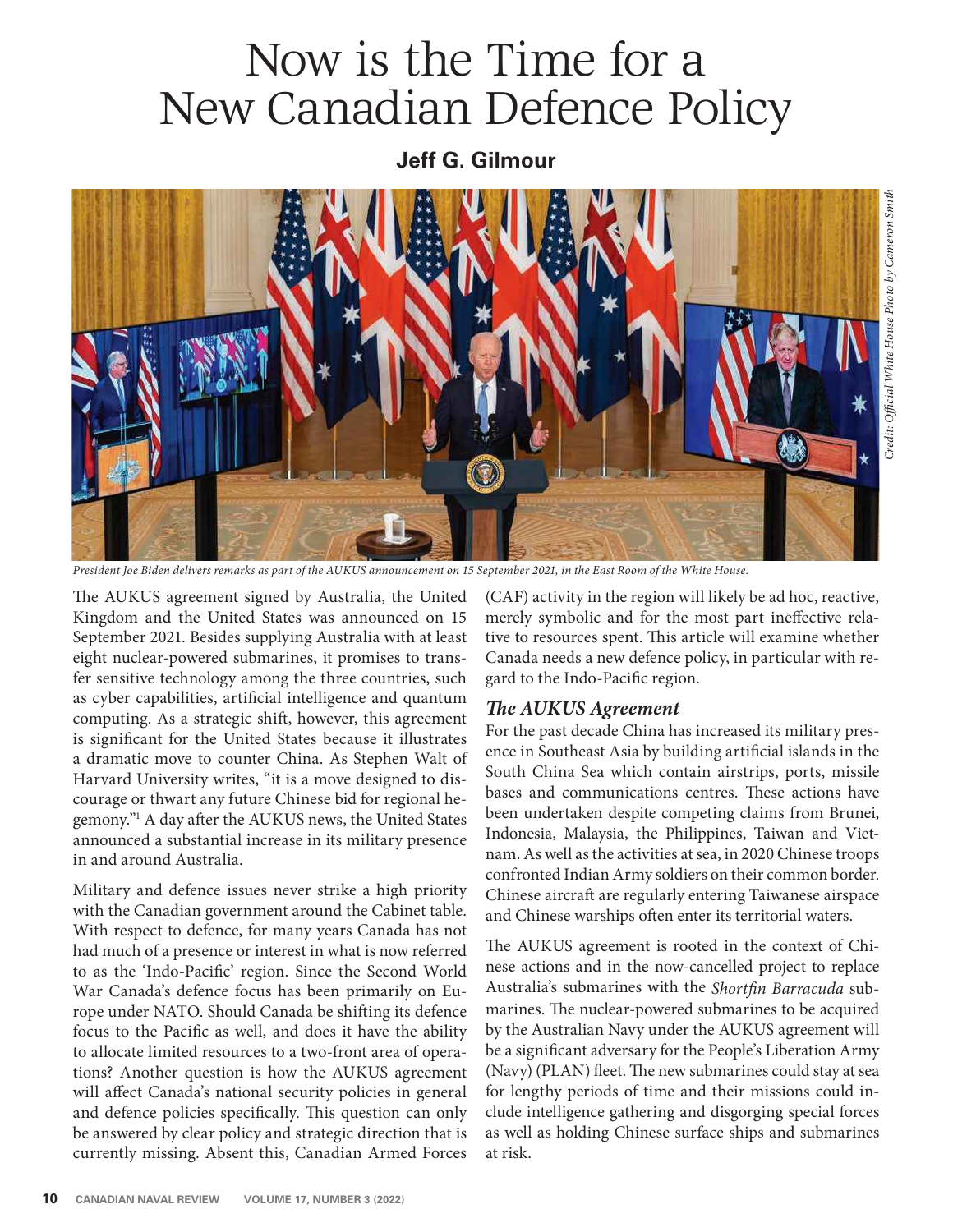The submarines will be built based on either the American *Virginia*-class or Britain's *Astute*-class, with technology from some combination of the two countries' defence contractors. Such submarines are able to project offensive firepower by launching long-range missiles to China's mainland while sitting many miles offshore in the South China Sea. These boats can be based in Darwin on the north coast or Brisbane on the east.

The deal has strategic implications for the United States as well. As the foremost naval power since the end of the Second World War, the US Navy has projected power across the Asia-Pacific region via what historian Bruce Cummings calls an "archipelago of empire."<sup>2</sup> This refers to a series of naval bases established from Hawaii to Guam to Okinawa in Japan and Diego Garcia in the Indian Ocean. With the AUKUS agreement, the United States "has now, in effect, a beefed-up continent-sized base for its own operations as well as a reinvigorated ally."3

### *Canada's Defence Policy and China*

Based on the surprise with which the Canadian government reacted when the AUKUS agreement was announced, it was clear that Ottawa was neither involved nor informed. What does the agreement mean for Canada? Was Canada purposely excluded, or simply not considered at all? Canada has been involved in the 'Five Eyes' intelligence-sharing arrangement consisting of Australia, Canada, New Zealand, United Kingdom and United States since its inception. Does this new AUKUS arrangement indicate the exclusion of Canada (and New Zealand) from intelligence information-sharing in the future? Has Ottawa's constant delay about making a decision on Huawei and 5G communication technology meant that security partners are moving on without Canada?

And, for the purposes of this article, does it mean that, after close to five years, it is time for a replacement of the 2017 defence policy *Strong, Secure, Engaged* (SSE), recognizing the international landscape has changed dramatically since this document was published? SSE needs updating in a number of ways – in particular, a new relationship with Russia, more focus on new threats and how to address them – but this article will focus on the changed behaviour of China, and how Canadian defence policy needs to change to reflect this.

In the years since SSE was published, there has been a resurgence of great power competition embodied in the deteriorated US-China relationship. As Camille Raymond and Marco Munier note, "[t]he US is clear in its desire not to let China achieve its goals of power and influence in the world."4 It is also clear that the United States is opposed to China achieving regional hegemony. In view of the sharper tone to international relations, will the United States call on Canada for support in the region?

What should the new Canadian defence policy look like as a result of the AUKUS agreement? Many critics of SSE would argue that the current defence policy doesn't articulate a strategic direction at all and does not identify Canadian defence priorities. Raymond and Munier state:

Rising tensions in the Asia-Pacific are bringing back an issue that is often overlooked in this country: identifying and prioritizing threats. The 2017 defence statement is a perfect example of a defence policy without a defence strategy. The document fails to clearly identify threat actors and fails to prioritize threats. Canada will have to make choices to deal with the rise of China and Russia, as its ally Australia, for example, has chosen to join forces with the United States and the UK in the Asia-Pacific. $5$ 

In formulating a new defence policy, many would argue that Canada must first produce a *China* strategy. David L. Cohen, in his September 2021 Senate confirmation hearing to become US Ambassador to Canada, stated "we are all waiting for Canada to release its framework for its overall China policy."6 From the beginning of modern relations with China when Pierre Elliott Trudeau was Prime Minister, both Conservative and Liberal governments – as did other Western leaders – assumed that increasing interaction and trade would lead China to adopt democracy and human rights and gradually moderate its political system. This has led to "five decades of Canadian leaders grossly overestimating their ability to bring change to China, failing to recognize that China is uninterested in embracing so-called Western values, and getting mercilessly played by Chinese leaders."7



*US Marines and Australian soldiers from 3rd Royal Australian Regiment load on to landing craft which will move them from King Beach in Bowen, Australia,*<br>to HMAS **Canberra** (LHD 2), 26 July 2021, during Talisman Sabre 2021.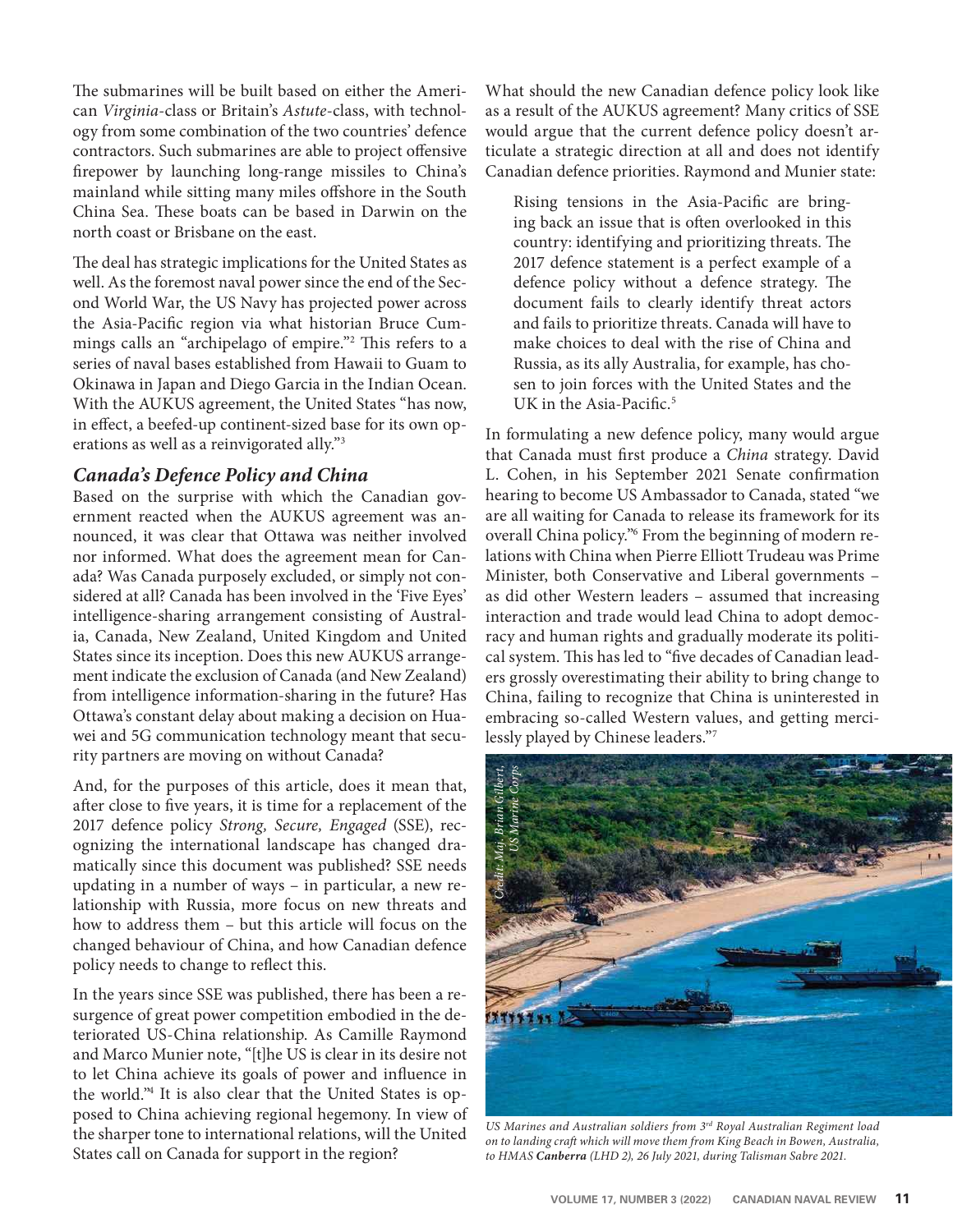Early in October 2021, Foreign Minister at the time, Marc Garneau, indicated that Canada would follow a four-fold approach to China: coexist, compete, cooperate and challenge. Charles Burton, in an article in *The Globe and Mail*, stated that Garneau should have added a fifth approach, "capitulation."8 In the pursuit of trade issues, Canadian politicians continue to turn a blind eye to events taking place in China. This includes a significant military build-up of the People's Liberation Army and Navy (PLA/ PLAN), Uyghur genocide, the repression of freedoms in Hong Kong, extensive espionage and harassment in other countries including Canada, the Belt and Road Initiative, claims in the South and East China Seas, and threats towards Taiwan. In 2017, President Xi Jinping called the reunification with Taiwan an "inevitable requirement for realizing great rejuvenation of the Chinese nation."<sup>9</sup> The Taiwan Defence Minister stated recently that China will be capable of mounting a full-scale invasion of Taiwan by 2025.10

After the increasing number of worrisome actions - plus the incarceration of the two Michaels for nearly three years in Chinese jails – it is hard to understand the Liberal government's current position towards China. Canada's Ambassador to China, Dominic Barton, continued to stress doing business there. Barton's background in the business world has been seen by some to conflict with his role of Ambassador. Under his leadership at global consulting company McKinsey, the firm "provided services to at least 22 of Beijing's 100 largest state-owned conglomerates, including the construction corporation that has been illegally building the militarized islands in the South China Sea."11 If the Trudeau government is serious about restoring Canada's global reputation and handling the security threat posed by Xi Jinping's China, then, to quote

an op-ed in the *National Post* by Terry Glavin, "the first thing to do would be to rid us all of Dominic Barton."12 This first step has been taken, as Barton announced his resignation from the position as of the end of December 2021.

This brings us back to the question of revising/updating Strong, Secure, Engaged. The government must re-adjust security and defence issues relative to economic interests in dealing with China. Canada seems to make economic issues paramount over the potential security threats posed by China not only in the Asia-Pacific region but by the Belt and Road initiative as well, which has world-wide strategic implications.

Many people would argue that Canada's position in the Five Eyes intelligence-sharing community has been eroded as a result of the AUKUS agreement which creates a separate group for three of the five members of the pact. Without some revisions and fine-tuning of defence policy pertaining to China, it is possible that AUKUS intelligence sharing with Canada will be substantially reduced in the future. Regardless of whether Canada was even approached to be a party to the AUKUS deal, it is likely there was concern that it has not articulated its interests in policy or strategy in the Indo-Pacific region, and therefore had nothing to bring to the table. There has been little in the way of messaging from Ottawa that it is prepared to join traditional allies in taking a harder line towards China or, more importantly, taking concrete actions such as rejecting Huawei, that has given allies any indication of where this country is headed with respect to China.

### *Conclusions*

It is time for Canada to write a new defence policy to meet the global threats that are now facing this country. The



*Indonesian Coast Guard and Navy ships are pictured in this undated photo at the Surabaya Naval Base. An updated defence policy could indicate if Canada plans*  enhanced relations with states in the Indo-Pacific region, such as Indonesia.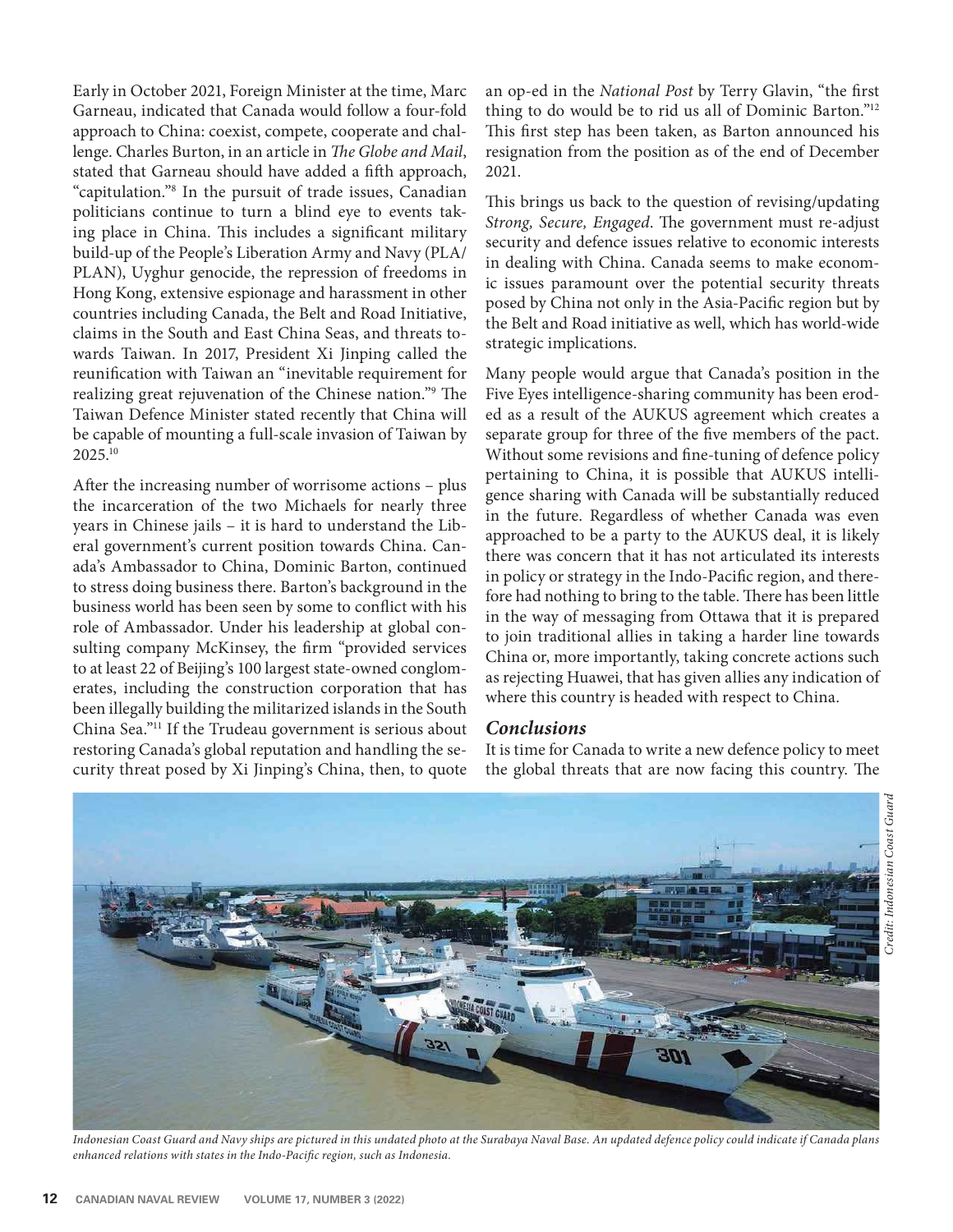

*A computer illustration shows the French Barracuda submarine design, originally selected to be the Australian navy's next submarine.*

geostrategic situation has evolved rapidly and SSE needs to reflect the new defence environment. Canada's decadeslong policy of commercial interaction with China continues to trump human rights and security concerns, despite China's transgressions. As Raymond and Muncier argue:

In all cases, Canada must clearly identify and prioritize the issues and actors that pose a threat. This identification and prioritization will allow Canada to target the contributions it can make according to their importance to Canadian interests, but also to the expectations of allies.… Canada can no longer afford to sprinkle its capabilities in all regions of the world: it must focus on regions in which it has priority strategic interests. Canada cannot afford to be totally independent of its allies. Canada must therefore prioritize partnerships that support Canada's chosen path, whatever that may be.<sup>13</sup>

The AUKUS agreement was a wake-up call, but Canadian defence policy needs updating for many reasons. As a result of the AUKUS agreement, in light of the build-up of Chinese forces and increased attention by the United States, Canada should be looking at increasing its orientation towards the Indo-Asia-Pacific region. This was not emphasized in the 2017 document. Has Canada's neglect of the region led to an inability to play a useful role there? What would Canada's position be if China attacked Taiwan? Should a China policy clearly articulate that defence and security matters are paramount over trade issues? The decision as to whether Huawei should be banned from Canada's 5G network must be addressed, sooner rather than later. What is Canada's position on China's huge increase in its naval forces, and its maritime claims? By building a number of aircraft carriers China has indicated that the PLAN plans to move towards 'blue water' interests around the globe to compete with the US Navy. Should priority be placed on the RCN moving more warships to the West Coast?

Unlike the general statements comprising the 2017 defence policy, a new defence policy should not only identify the probable threats, but also note the risks to this country. For example, what new weapons can Russia and China deliver which they could not five years ago? What capabilities and weapons are available to the Chinese (and Russians) and what threat do they pose to Canada? What will Canada do to address these threats?

In terms of strategic direction for defence, the current document is lacking so there is a need to update it, if only to give some policy coverage as to where the Department of National Defence (DND) is prepared to allocate resources and whether this includes the Indo-Pacific region. Or



*HMCS Winnipeg arrives at Okinawa White Beach Naval Facility, 15 November 2021, during Operation Projection-Neon while enforcing United Nations sanctions on North Korea.*